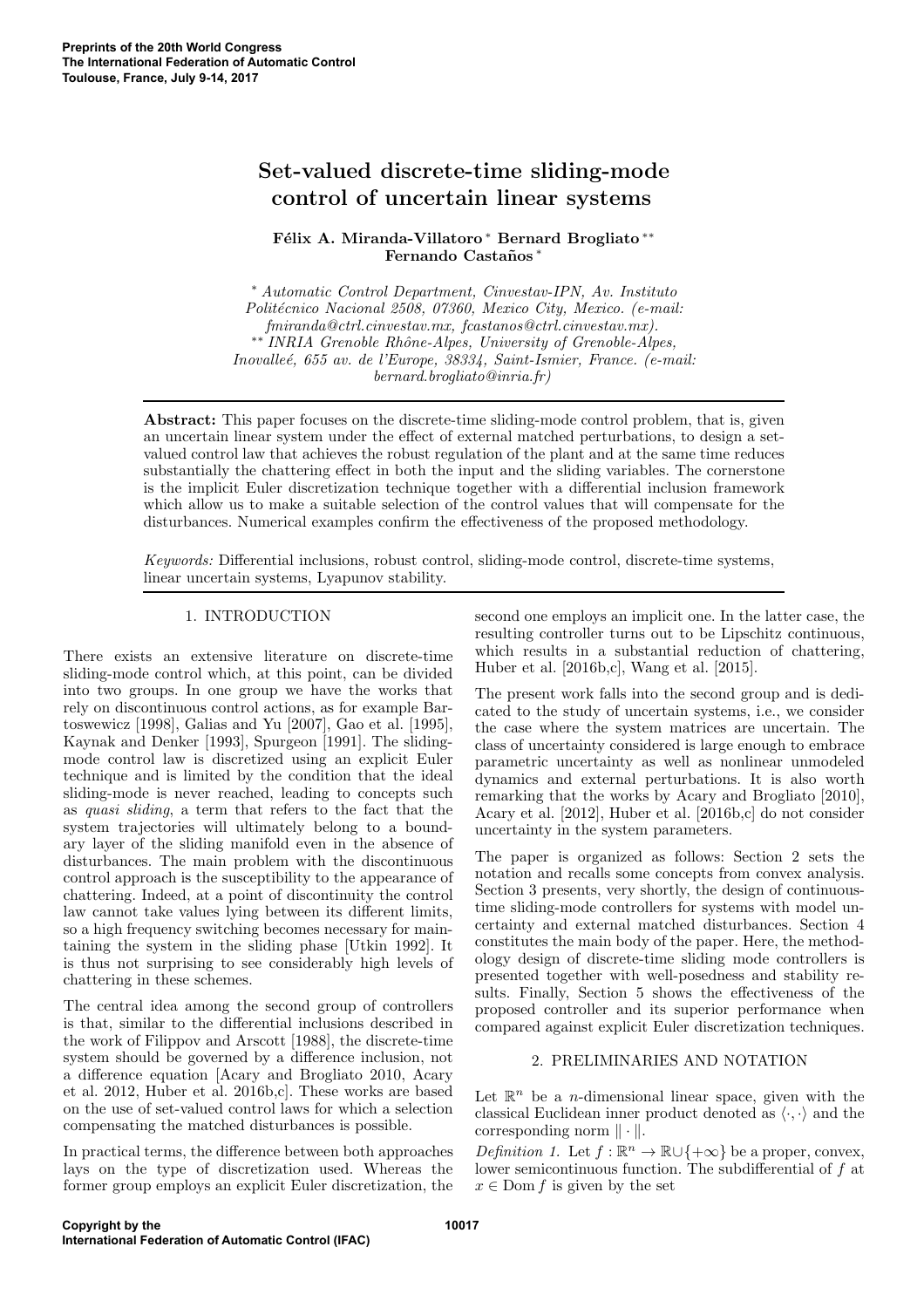$$
\partial f(x) := \{ \zeta \in \mathbb{R}^n \mid \langle \zeta, \eta - x \rangle \le f(\eta) - f(x),
$$
  
for all  $\eta \in \mathbb{R}^n \}.$ 

Definition 2. Let  $f : \mathbb{R}^n \to \mathbb{R} \cup \{+\infty\}$  be a proper, convex, lower semicontinuous function. The proximal map  $\text{Prox}_f : \mathbb{R}^n \to \mathbb{R}^n$  is the unique minimizer of  $f(w) + \frac{1}{2} ||x - \frac{1}{2}||^2$  $w\Vert^2$ , that is,

$$
f(\text{Prox}_f(x)) + \frac{1}{2} ||x - \text{Prox}_f(x)||^2 =
$$
  

$$
\min_{w \in \mathbb{R}^n} \left\{ f(w) + \frac{1}{2} ||x - w||^2 \right\}.
$$

Note that for  $\Psi_{\mathcal{C}}$ , the indicator function of the set  $\mathcal{C}$ , the proximal map corresponds to the well-know projection operator, see Hiriart-Urruty and Lemaréchal [1993]. The following result, extracted from [Bauschke and Combettes 2011, Proposition 12.26], establishes a link between the two former concepts.

Proposition 3. Let  $f : \mathbb{R}^n \to \mathbb{R} \cup \{+\infty\}$  be a proper, convex, lower semicontinuous function. Then,  $p = \text{Prox}_f(x)$ if, and only if,  $x - p \in \partial f(p)$ .

Remark 4. It follows from Proposition 3 that the map  $(I + \alpha \partial f)^{-1}$  is singled valued. More specifically, Prox<sub>αf</sub> =  $(I + \alpha \partial f)^{-1}$ . Indeed, assume that  $y_i$ ,  $i = 1, 2$  are such that  $y_i \in (I + \alpha \partial f)^{-1}(x)$ . We have,  $x - y_i \in \alpha \partial f(y_i)$ ,  $i = 1, 2$ . Hence, Proposition 3 gives  $y_1 = y_2 = \text{Prox}_{\alpha f}(x)$ .

In the upcoming discussion the conjugate function  $f^*$  of a proper function will play an important role. Here we recall its definition.

Definition 5. Let  $f : \mathbb{R}^n \to \mathbb{R} \cup \{+\infty\}$ . The conjugate of  $f$  is,

$$
f^{\star}(z) := \sup_{x \in \mathbb{R}^n} \left\{ \langle z, x \rangle - f(x) \right\}.
$$

Theorem 6. (Moreau's decomposition). Let  $f : \mathbb{R}^n \to \mathbb{R} \cup$  ${+\infty}$  be a proper, convex, lower semicontinuous function and let  $\alpha \in \mathbb{R}$  be strictly positive. Then, for any  $x \in \mathbb{R}^n$ , the following identity holds:

$$
x = \text{Prox}_{\alpha f}(x) + \alpha \text{Prox}_{f^{\star}/\alpha}(x/\alpha).
$$

Along this paper we denote the identity matrix in  $\mathbb{R}^{n \times n}$ as  $I_n$ . The set  $\mathcal{B}_n := \{x \in \mathbb{R}^n \mid ||x|| < 1\}$  represents the unit open ball with center at the origin in  $\mathbb{R}^n$  with the Euclidean norm. The interior, closure, and boundary of a set  $S \subset \mathbb{R}^n$  are denoted as int S, cl S, and bd S respectively.

## 3. A QUICK REVIEW OF CONTINUOUS-TIME SLIDING-MODE CONTROL

We begin with a quick look at the continuous-time slidingmode control problem. To this end, let us consider the uncertain plant

 $\dot{x} = (A + \Delta_A(t, x))x(t) + B(u(t) + w(t, x)), x(0) = x_0, (1)$ where  $x(t) \in \mathbb{R}^n$  represents the state of the system,  $u(t) \in \mathbb{R}^n$ R is the scalar control input and  $w(t, x) \in \mathbb{R}$  accounts for external disturbances and unmodeled dynamics. The matrices  $A, \Delta_A$  and  $B$  are of the appropriate dimensions. It is assumed that the matrix  $\Delta_A(t, x)$  is unknown but is uniformly upper-bounded by

$$
\Delta_A(t, x) \Lambda \Delta_A^\top(t, x) < I_n \tag{2}
$$

with  $\Lambda = \Lambda^{\top} > 0$  a known matrix. We also make the following standard assumptions.

Assumption 7. The pair  $(A, B)$  is stabilizable.

Assumption 8. The disturbance term  $w(t, x)$  is uniformly bounded in the  $\mathcal{L}^{\infty}$  sense, that is, there exists  $W > 0$  such that  $\sup_{t>0} ||w(t, x)|| \leq W < +\infty$ .

The first step in the design of sliding-mode controllers consists in fixing the sliding surface  $\sigma(x) = 0$  in such a way that the behaviour of the system constrained to the sliding surface satisfies the performance requirements. The second step consists in the design of the control law that will steer the state towards the sliding surface and will maintain it there, even in the presence of model uncertainties and external disturbances. An assumption concerning the sliding surface is the following.

Assumption 9. The matrix  $C \in \mathbb{R}^{1 \times n}$  is such that the product CB is nonsingular.

The previous assumption ensures the uniqueness of the equivalent control (see, e.g. Utkin et al. [2009]). Namely, by considering the sliding surface as the hyperplane  $\sigma = Cx$ , the equivalent control is computed from the invariance condition  $\dot{\sigma} = 0$  as

$$
C(Ax^{eq} + B(u^{eq} + w)) + \Delta_A(t, x^{eq})x^{eq}) = 0 \Rightarrow
$$
  

$$
u^{eq} = -(CB)^{-1}C(Ax^{eq} + \Delta_A(t, x^{eq})x^{eq}) - w.
$$

Substitution of the equivalent control into (1) leads to the expression of the dynamics in sliding phase,

$$
\dot{x}^{\text{eq}} = (I_n - B(CB)^{-1}C) (A + \Delta_A(t, x^{\text{eq}}))x^{\text{eq}}, \quad (3)
$$

from which it becomes clear that the matrix characterizing the sliding hyperplane plays a role in the reduced system dynamics. There exists many methods for the design of the sliding surface, e.g., LQR design [Utkin 1992, Chapter 9], eigenvalue placement [Utkin et al. 2009, Chapter 7],  $\mathcal{H}_{\infty}$  control [Castaños and Fridman 2006], linear matrix inequalities [Polyakov and Poznyak 2011], see also [Shtessel et al. 2014, Section 2.4.2], among others. Here we relegate the design of the sliding surface in continuous time to the background and focus instead on the discrete-time setting. As mentioned above, the second step consists in designing the set-valued control law that will bring the system into the sliding regime. The design procedure is divided into two steps. Namely, first we compute a control law for the nominal version of (1) (i.e.,  $\Delta_A \equiv 0$  and  $w \equiv 0$ ) and then the set-valued controller that will provide the necessary robustness. Thus, the control law is set as

$$
u = u^{\text{nom}} - \gamma_1(x) \operatorname{Sgn}(\sigma), \tag{4}
$$

where  $u^{\text{nom}}$  is a control input for the nominal system and  $\gamma_1 : \mathbb{R}^n \to \mathbb{R}_+$  is a control gain. It is worth remarking that the trajectories of the closed-loop (1), (4) will reach the sliding surface  $\sigma = Cx$  in finite time, from where the reduced system will go asymptotically to the origin whenever the matrix  $C$  is well-designed.

In conclusion, the common methodology design for slidingmode controllers in continuous time relies on the appropriate design of the matrix  $C$  that will make the reduced system asymptotically stable, whereas the set-valued controller will compensate for all the matched disturbances.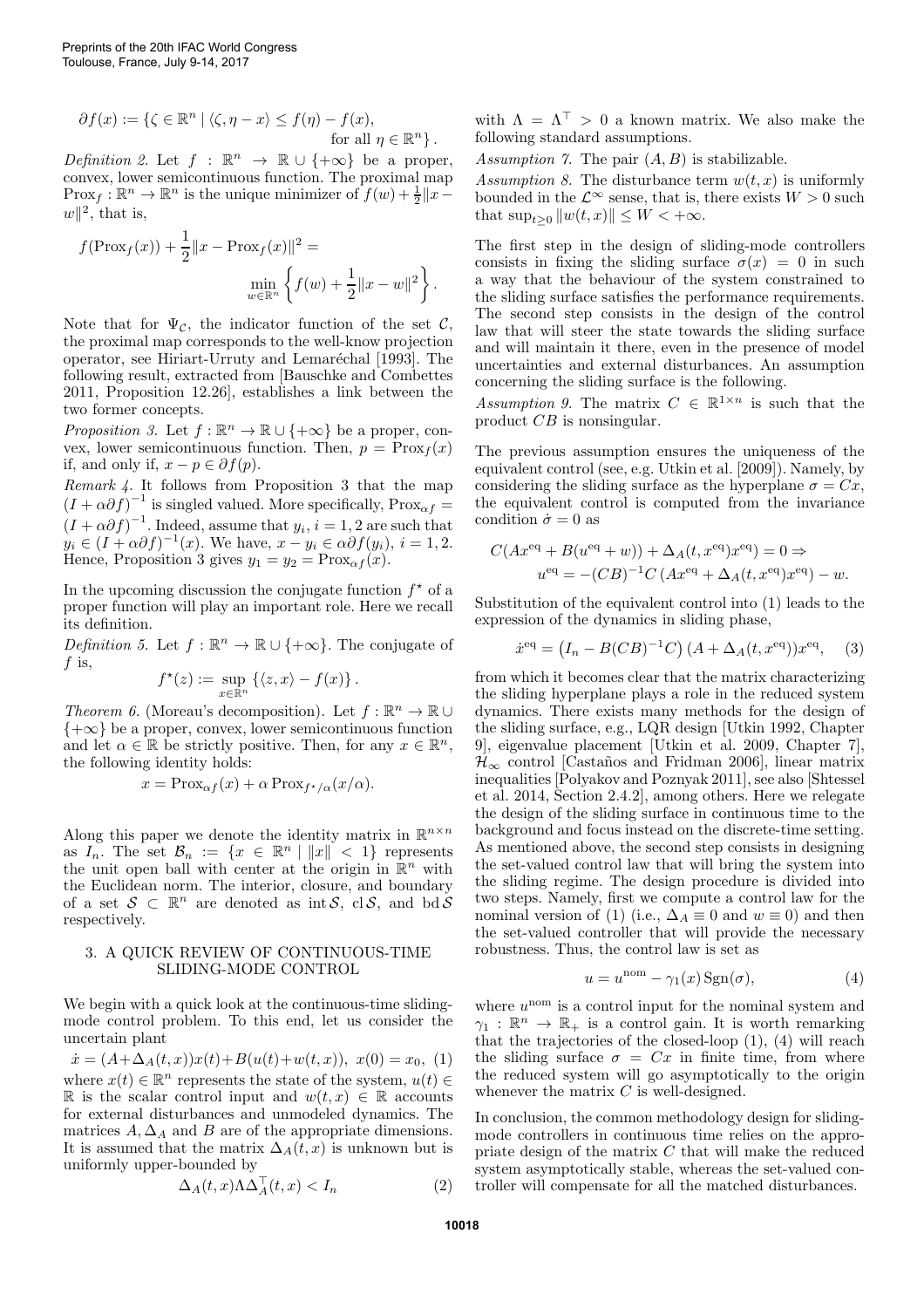In the upcoming section we show in detail the analogous methodology for the implementation of discrete-time sliding mode controllers.

#### 4. DISCRETE-TIME SET-VALUED SLIDING-MODE **CONTROL**

The first step consists in obtaining a discrete-time model of (1) by using Euler's method, i.e., we take a constant sampling time  $h = t_{k+1} - t_k > 0$  for all  $k \geq 0$  and we obtain

$$
x_{k+1} = (I_n + hA)x_k + hB(u_k + w(k, x_k) + h\Delta_A(k, x_k)x_k.
$$
  
(5)

In this work we do not study in detail the effect of the discretization scheme applied to the plant (1). However, we do make emphasis in the discretization of the set-valued component of the controller, that is, the discretization of the signum multifunction. Along all this section we also consider Assumptions 7 through 8, together with the bound on  $\Delta_A(t, x)$  expressed by (2). Henceforth, because of space limitations, we will omit the arguments of the uncertainties/disturbances  $\Delta_A(k, x_k)$  and  $w(k, x_k)$ . The proof of the incoming proposition can be found in Miranda-Villatoro et al. [2016].

*Proposition 10.* Assumption 7 implies that, for some  $a > 0$ such that  $0 < 2ha < 1$ , there exists a symmetric positive definite matrix  $X \in \mathbb{R}^{n \times n}$  satisfying the matrix inequality:

$$
B_{\perp}^{\top} (AX + XA^{\top} + 2aX) B_{\perp}
$$
  
+ 
$$
hB_{\perp}^{\top} (XA^{\top}B_{\perp} (B_{\perp}^{\top}XB_{\perp})^{-1} B_{\perp}^{\top}AX) B_{\perp} < 0, \quad (6)
$$

where  $B_{\perp} \in \mathbb{R}^{n \times (n-1)}$  is a full rank orthogonal complement of the matrix B, that is,  $B^{\top}B_{\perp} = 0$ .

The following result establishes a bound for  $\Delta_A$  that will be useful in the forthcoming sections.

*Proposition 11.* Let  $X = X^{\top} > 0$  be such that

Then,

$$
\Lambda^{-1} - \Delta_A^\top B_\perp (B_\perp^\top X B_\perp)^{-1} B_\perp^\top \Delta_A > 0. \tag{8}
$$

 $X - I_n > 0.$  (7)

Proof. The proof follows from Assumption 2 and the Schur's complement formula.

In the sequel we will assume that  $X$  satisfies  $(6)$  together with  $(7)$  and consequently  $(8)$  also holds.

#### 4.1 Design of the sliding surface

It is common to consider the sliding surface for the discrete-time design as the same as in its continuoustime counterpart. However, as is pointed out in Spurgeon [1991], it is more suitable to make a redesign of such surface which guarantees, in the presence of uncertainties, the desired performance of the closed-loop discrete-time system. Thus, letting  $\{x_k \in \mathbb{R}^n | Sx_k = 0, S \in \mathbb{R}^{1 \times n}\}\$  be such linear surface, we make the following assumption.

Assumption 12. The product SB is nonsingular.

Analogous to the continuous-time context, we start computing the equivalent control in order to see how the disturbance affects the sliding regime. In the discrete-time case, the necessary sliding condition  $\dot{\sigma} = 0$  is transformed into the fixed-point condition  $\sigma_{k+1} = \sigma_k$ , from which we obtain the equivalent control as

$$
u_k^{\text{eq}} = \frac{1}{h}(SB)^{-1} (\sigma_k - S(I_n + hA)x_k - hS\Delta_A x_k) - w_k
$$
\n(9)

Hence, the equivalent closed-loop dynamics in ideal sliding motion results in:

$$
x_{k+1}^{\text{eq}} = (I_n - B(SB)^{-1}S) (I_n + hA + h\Delta_A) x_k^{\text{eq}} + B(SB)^{-1} \sigma_k.
$$
 (10)

From (10) it becomes clear that the structure of the sliding surface will be similar to that in the continuous-time framework, c.f. (3). Throughout this section we set

$$
S = (B^{\top} X^{-1} B)^{-1} B^{\top} X^{-1}, \tag{11}
$$

where  $X = X^{\top} > 0$  is an  $n \times n$  matrix that satisfies (6) and (7). See Miranda-Villatoro et al. [2016] for a detailed account about this selection. It is noteworthy that the sliding hyperplane depends implicitly on the sampling time  $h > 0$ , thus different samplings will lead to different sliding surfaces, a property that is not obtained by direct discretization of the continuous-time sliding surface  $\sigma =$ Cx.

#### 4.2 Controller design

In this subsection we formulate the discrete version of the two-step design methodology mentioned in the previous section. Namely, we compute a control law of the form  $u_k = u_k^{\text{nom}} + u_k^{\text{sv}}, \text{ where } u_k^{\text{nom}} \text{ is a control law for the}$ nominal plant, i.e., (5) with  $\Delta_A(k, x_k) \equiv w(k, x_k) \equiv 0$ , whereas  $u_k^{\rm sv}$ , designed as a set-valued map, is responsible for compensating the matched disturbances. We will show that the implicit Euler discretization applied to  $u_k^{\rm sv}$  inherits the robustness of the signum multifunction.

The first step consists in computing the nominal control using the fixed-point condition  $\sigma_{k+1} = \sigma_k$ , which leads to

$$
u_k^{\text{nom}} = \frac{1}{h}(SB)^{-1} (\sigma_k - S(I_n + hA)x_k).
$$
 (12)

Substitution of (12) into the discrete-time dynamics (5) yields

$$
x_{k+1} = (I_n - B(SB)^{-1}S)(I_n + hA)x_k + B(SB)^{-1}\sigma_k + hB(u_k^{sv} + w_k) + h\Delta_A x_k.
$$
 (13)

The next step consists of the decoupling of the matched and mismatched parts of the disturbances. To this end, consider the coordinate transformation  $z_k = Tx_k$  with T given as

$$
T = \begin{bmatrix} B_{\perp}^{\top} & \cdots & \cdots & \cdots \\ (B^{\top} X^{-1} B)^{-1} B^{\top} X^{-1} & \cdots & \cdots & \cdots \end{bmatrix} . \tag{14}
$$

After simple computations we obtain a closed-loop system in the so-called regular form,

$$
z_{k+1}^1 = B_\perp^\top (I_n + hA + h\Delta_A) X B_\perp (B_\perp^\top X B_\perp)^{-1} z_k^1
$$
  
+ 
$$
B_\perp^\top (I_n + hA + h\Delta_A) B \sigma_k
$$
 (15a)

$$
\sigma_{k+1} = \sigma_k + h(u_k^{\text{sv}} + w_k + \eta_k^{\text{m}}),\tag{15b}
$$

where the term  $\eta_k^m$  refers to the matched part of the disturbance  $\Delta_A(k, x_k)x_k$ , i.e.,

$$
\eta_k^{\mathbf{m}} = S\Delta_A T^{-1} z_k = (B^{\top} X^{-1} B)^{-1} B^{\top} X^{-1} \Delta_A T^{-1} z_k.
$$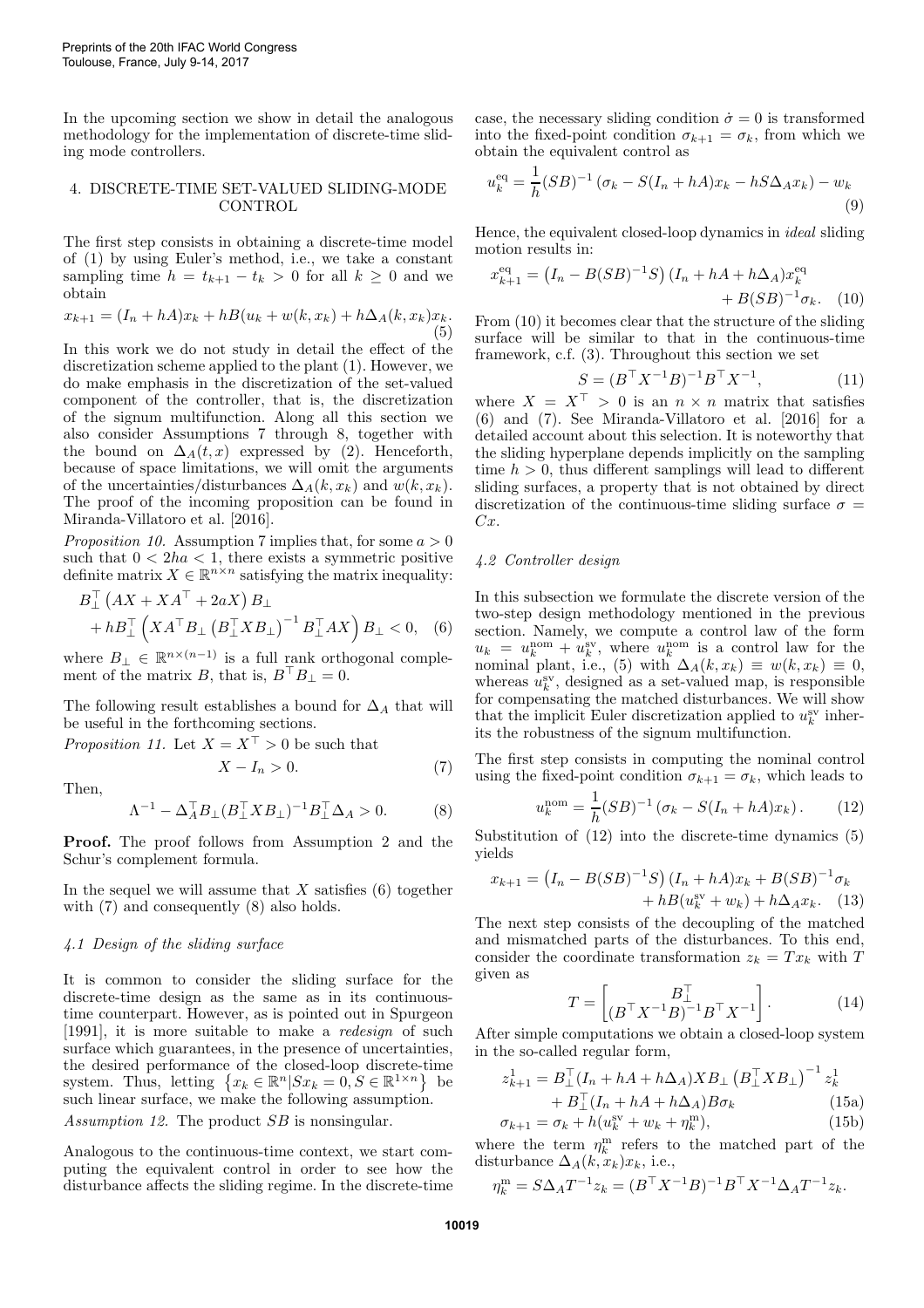It is clear that the disturbance term  $\eta_k^{\text{m}}$  satisfies a linear growth condition (since the term  $\Delta_A(t, x)$  is uniformly bounded, c.f. (2)). Thus, the following holds.

Proposition 13. The disturbance term  $\eta_k^m$  satisfies the linear growth condition  $|\eta_k^m| \leq \sqrt{\overline{\kappa}} \|z_k\|$  for some  $\overline{\kappa} > 0$ and finite.

The set-valued controller We continue with the design of the controller's multivalued part. This is where we depart from the explicit Euler discretization scheme. Because of the implicit discretization method employed, it is possible to make a selection for the values of the controller that will compensate the disturbances that affect the closed-loop system. Now we introduce the implementable controller  $u_k^{\rm sv}$  using the implicit discretization approach studied in Acary and Brogliato [2010], Acary et al. [2012], Huber et al. [2016a] and tested experimentally in Huber et al. [2016b,c], Wang et al. [2015]. The approach has proved to be very efficient in terms of the chattering alleviation. Roughly speaking, we consider a discrete-time scheme by creating a virtual nominal system from where the selection process is achieved. Next, the controller computed from the virtual nominal system is applied to the original discrete-time plant. Formally, we consider the extended system

$$
z_{k+1}^1 = B_\perp^\top (I_n + hA + h\Delta_A) X B_\perp \left( B_\perp^\top X B_\perp \right)^{-1} z_k^1 + B_\perp^\top (I_n + hA + h\Delta_A) B \sigma_k
$$
 (16a)

$$
+ B_{\perp}^{\perp} (I_n + hA + h\Delta_A) B \sigma_k \tag{16a}
$$
  

$$
\sigma_{k+1} = \tilde{\sigma}_{k+1} + h(w_k + \eta_k^m) \tag{16b}
$$

$$
\tilde{\sigma}_{k+1} = \sigma_{k+1} + n(\omega_k + \eta_k)
$$
\n
$$
\tilde{\sigma}_{k+1} = \sigma_k + hu_k^{sv}
$$
\n(16c)

$$
-u_k^{\text{sv}} \in \gamma_1 \tilde{\sigma}_{k+1} + \gamma_2 \operatorname{Sgn}(\tilde{\sigma}_{k+1}), \tag{16d}
$$

where  $\gamma_i \in \mathbb{R}$ ,  $i = 1, 2$ , are positive gains specified below. System (16) represents the implementable discrete-time dynamics. The variable  $\tilde{\sigma}_{k+1}$  may be seen as the state of a nominal, undisturbed system, or as a dummy variable used to compute  $u_k^{\text{sv}}$ . In this approach, the selection of the values of the controller is made by using the virtual undisturbed system (16c)-(16d), where the perturbation term is implicitly taken into account through the use of the real state  $\sigma_k$  in the computation of (16c). Considering the subsystem (16c)-(16d), we have

$$
\sigma_k - \tilde{\sigma}_{k+1} \in h\gamma_1 \tilde{\sigma}_{k+1} + h\gamma_2 \operatorname{Sgn}(\tilde{\sigma}_{k+1})
$$

$$
\Leftrightarrow \frac{\sigma_k}{1 + h\gamma_1} \in \left( I + \frac{h\gamma_2}{1 + h\gamma_1} \operatorname{Sgn} \right) \left( \tilde{\sigma}_{k+1} \right) \tag{17}
$$

$$
\Leftrightarrow \tilde{\sigma}_{k+1} = \text{Prox}_{\frac{h\gamma_2}{1+h\gamma_1}f} \left(\frac{\sigma_k}{1+h\gamma_1}\right). \tag{18}
$$

It follows from (16c) that the input selection applied to the system is explicitly given by

$$
u_k^{\text{sv}} = -\frac{1}{h} \left( \sigma_k - \text{Prox}_{\frac{h\gamma_2}{1+h\gamma_1} f} \left( \frac{\sigma_k}{1+h\gamma_1} \right) \right)
$$
  
= 
$$
-\frac{1}{1+h\gamma_1} \left( \gamma_1 \sigma_k + \gamma_2 \text{Proj}_{[-1,1]} \left( \frac{\sigma_k}{h\gamma_2} \right) \right), \quad (19)
$$

where, in the last inequality, we have used Theorem 6 once again. Equation (19) shows the non-anticipation and the uniqueness of the control law (16d). Hence, the discretetime closed-loop subsystem (16b)-(16d) is equivalent to

$$
\sigma_{k+1} = \tilde{\sigma}_{k+1} + h(w_k + \eta_k^m)
$$

$$
\tilde{\sigma}_{k+1} = \text{Prox}_{\frac{h\gamma_2}{1+h\gamma_1}f} \left(\frac{\sigma_k}{1+h\gamma_1}\right). \tag{20}
$$

In this context the variable  $\tilde{\sigma}_k$  is called the discrete sliding variable and, when  $\tilde{\sigma}_{k^*+n} = 0$  for all  $n \geq 1$  and some  $k^* < +\infty$ , we say that the system is in the *discrete-time* sliding phase [Huber et al. 2016a].

Remark 14. The concept of discrete-time sliding phase used in this work stands in contrast with the concept of ideal sliding phase. The ideal sliding phase condition depends on the original variable  $\sigma_k$  and it is never reached in a real application, whereas the discrete-time sliding phase condition, defined for  $\tilde{\sigma}_k$ , is attained after a finite number of steps (see Corollary 19).

Remark 15. Even though it may seem cumbersome at first sight, the implicit discretization provides an efficient methodology to regularize the signum multifunction. Note that the controller (19) is the sum of two functions, a linear one and a saturation (see Figure 1). Note also that the regularization is not arbitrary, as it depends on the sampling time  $h > 0$  and has interesting features. Namely, it yields the discrete-time sliding regime after a finite number of steps. Moreover, when the discrete-time sliding phase is reached, the control input becomes independent of the gains  $\gamma_1$  and  $\gamma_2$  (this is in perfect analogy with the continuous-time scenario) and it is indirectly estimating  $w_k + \eta_k^{\text{m}}$  with a one-step delay (see Lemma 16, Corollary 17, Theorem 18 and Corollary 19 below).



Fig. 1. Control law (19) obtained from the use of the implicit Euler discretization algorithm with  $h = 50$ ms,  $\gamma_1 = 5$ ,  $\gamma_2 = 10$  and  $\sigma$  ranging from -5 up to 5.

## 4.3 Stability of the closed-loop system

In this section we prove the stability of the entire closedloop system (16). With this end in mind, we start with a result characterizing the discrete-time sliding-phase condition  $(\tilde{\sigma}_{k+1} = \tilde{\sigma}_k = 0$  for all  $k \geq k^*$  and some  $0 < k^*$  $+\infty$ ) in terms of  $\sigma_k$ .

Lemma 16. Consider the subsystem (20). The following two statements are equivalent:

1) 
$$
\sigma_k \in h\gamma_2
$$
 Sgn(0) for some  $k \in \mathbb{N}$ .  
2)  $\tilde{\sigma}_{k+1} = 0$ .

In addition, if for some  $k^* \in \mathbb{N}$ ,  $\tilde{\sigma}_{k^*+1} = 0$ , then  $\tilde{\sigma}_{k^*+p} = 0$ for all  $p \ge 1$ , whenever  $w_k + \eta_k^m \in \gamma_2 \operatorname{Sgn}(0)$  for all  $k \ge k^*$ .

Proof. It follows from (20) and the characterization of the proximal map given in Proposition 3.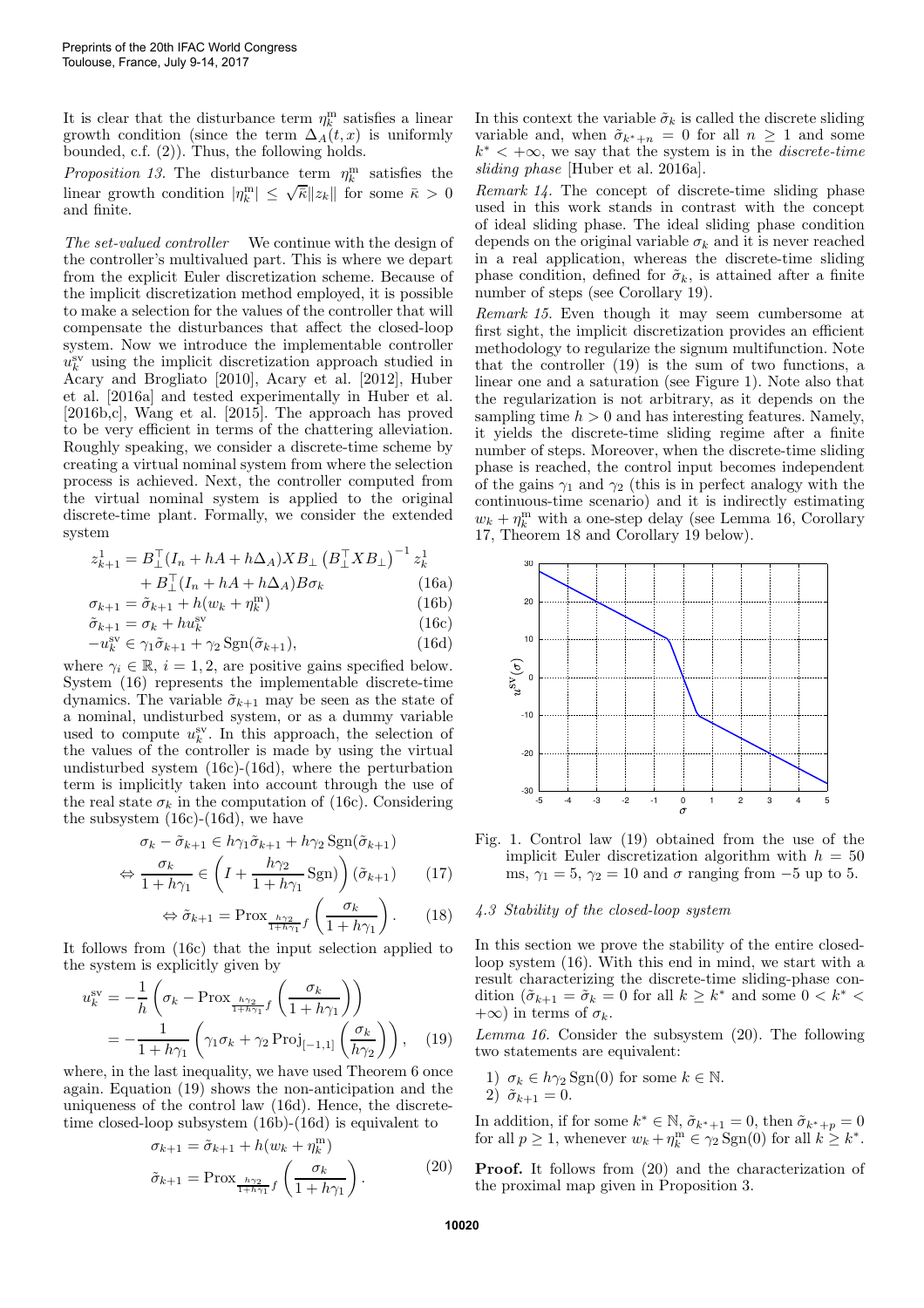The following result supports the use of the scheme proposed in Acary and Brogliato [2010], Acary et al. [2012]. Corollary 17. Let the matched disturbance  $w_k + \eta_k^m \in$  $\gamma_2$  Sgn(0) for all  $k \geq k^*$  and some  $0 \lt k^* \lt +\infty$ . Then, in the discrete-time sliding phase the control input  $u_k^{\text{sv}}$ satisfies

$$
u_k^{\text{sv}} = -w_{k-1} - \eta_{k-1}^{\text{m}}.
$$

In words, the input obtained from the implicit scheme (16) compensates for the disturbance with a delay of one step once the discrete-time sliding phase has been reached. Moreover, during such phase  $u_k^{\rm sv}$  is independent of the gains  $\gamma_i$ ,  $i = 1, 2$ , a crucial fact that was experimentally verified in Huber et al. [2016b,c]. This last property turns out to be fundamental in the application of the control scheme (16) since it helps to drastically reduce the chattering effect of the closed-loop system.

Practical stability of the difference equation (16) is proved in the following theorem whose complete proof can be consulted in Miranda-Villatoro et al. [2016].

Theorem 18. Let Assumptions 7-12 hold and consider the closed-loop system (16), were  $X = X^{\top} > 0$  and  $\gamma_1 > 0$ are such that

$$
\bar{Q} := \begin{bmatrix} \bar{Q}_{11} & -\frac{1}{2} B_{\perp}^{\top} A B - \bar{Q}_{12}^{\top} \\ -\frac{1}{2} B^{\top} A^{\top} B_{\perp} - \bar{Q}_{12} & \bar{Q}_{22} \end{bmatrix} > 0, (21)
$$

where

$$
\bar{Q}_{11} := B_{\perp}^{\top} \left( aX - I_n - \frac{1}{2} X \Lambda^{-1} X - h \left( 2X \Lambda^{-1} X + X A^{\top} B_{\perp} G^{-1} B_{\perp}^{\top} A X \right) \right) B_{\perp},
$$

 $\bar{Q}_{12} := \frac{h}{2} B^\top A^\top B_\bot G^{-1} B_\bot^\top AXB_\bot$ , and

$$
\begin{aligned} \bar{Q}_{22} &:= \gamma_1 - \frac{1}{2} B^\top \Lambda^{-1} B \\ &- h B^\top \left( 2 \Lambda^{-1} + \frac{3}{2} A^\top B_\bot G^{-1} B_\bot^\top A \right) B. \end{aligned}
$$

hold, where  $G = B\_{\perp}^{\top}XB_{\perp}$ . In addition, let  $L_c \subset \mathbb{R}^n$  be the compact set

$$
L_c := \left\{ \begin{bmatrix} z^1 \\ \sigma \end{bmatrix} \in \mathbb{R}^n \; \middle| \; \frac{1}{2} z^{1\top} \left( B_{\perp}^{\top} X B_{\perp} \right)^{-1} z^1 + \frac{1}{2} \sigma^2 \leq c^2 \right\}.
$$
\n
$$
(22)
$$

For any initial condition  $z_0 = \begin{bmatrix} z_0^{1\top} & \sigma_0 \end{bmatrix}^{\top}$  choose  $c > 0$ such that  $z_0 \in L_c$ . Choose any neighborhood of the origin. Then, there exists  $h > 0$  small enough and fixed such that, for all  $\gamma_2 > 0$  satisfying

$$
\gamma_2 \ge \beta + W + (\sqrt{\overline{\kappa}} + 2h\gamma_1^2)\overline{z}
$$
 (23)

with  $\bar{z} := \max\{|z|, z \in L_c\}$ , the state of the discretetime closed-loop system (16a)-(16d) will be ultimately contained in such neighborhood. In other words, the system is semi-globally practically asymptotically stable.

From Theorem 18 we conclude that the trajectories of the closed-loop system (16) are uniformly bounded (since they belong to the compact set  $L_c$ ). From this property we derive the following result.

Corollary 19. Let all conditions and assumptions of Theorem 18 hold. Let also the gain  $\gamma_2 > 0$  satisfy

$$
\gamma_2 \ge \beta + (1+\alpha)(r+W+\sqrt{\overline{\kappa}}\overline{z}) + \max\left\{2h\gamma_1\overline{z}, \frac{(W+\sqrt{\overline{\kappa}}\overline{z})^2}{r}\right\}
$$
(24)

for some constants  $\beta, r > 0$ . Then, there exists  $k_0 =$  $k_0(\alpha, r) > 0$ , which is finite and such that  $\tilde{\sigma}_{k_0} = 0$ . Moreover,  $\tilde{\sigma}_k = 0$  for all  $k \geq k_0$ , that is, the discrete-time sliding phase is reached after a finite number of steps.

In conclusion, we have shown how the implicit discretization approach can deal with uncertainties in the system in the same way that a continuous-time slidingmode controller does. Moreover, the resulting discretetime closed-loop system inherits the robustness property of the continuous-time setting and, as will be revealed in the upcoming section, the implicit approach reduces substantially the chattering in both the input and sliding variables when compared with the explicit discretization approach.

#### 5. NUMERICAL EXAMPLE

This section is devoted to show the performance obtained when the control law described in the previous section is implemented. Let us start considering the benchmark system

$$
\begin{aligned}\n\dot{x}_1 &= bx_2\\ \n\dot{x}_2 &= u + w,\n\end{aligned} \tag{25}
$$

where  $x \in \mathbb{R}^2$  is the state of the system, the term  $w \in \mathbb{R}$ accounts for external disturbances and the parameter  $b \in$ R is assumed constant but unknown.

Following the design methodology exposed in the previous section, we set the sampling time  $h = 10$  ms and, for simulation purposes, we set  $x(0) = [-3, 3]^T$ ,  $b = 1+\delta_b$  with  $\delta_b = 0.5$  and  $w(t) = 2 \sin(t) \sin(\pi t)$ . Using the software tool cvx [Grant and Boyd 2014] together with the solver SeDuMi [Sturm 1999] we solve (6), (7) and (21). We obtain

$$
\gamma_1 = 4.7890, \ X = \begin{bmatrix} 2.0546 & -4.2843 \\ -4.2843 & 21.1234 \end{bmatrix}, \ S = [2.0852 \ 1].
$$

Now, setting  $\gamma_2 = 10$ , we apply the discretized control input given by (19) to the continuous.-time plant (25) by using a zero-order-hold mechanism for the coupling between the continuous-time and discrete-time signals. The results are depicted in Figure 2 (the sampled values  $u_k$  are linearly interpolated in the plot).



Fig. 2. Time trajectory of the piecewise linear control input and the state of the closed-loop system (25), (19) with sampling time  $h = 10$  ms and gains  $\gamma_1 = 4.789$ ,  $\gamma_2 = 10$ .

In order to compare the results obtained, we also consider the discrete-time control law obtained form the application